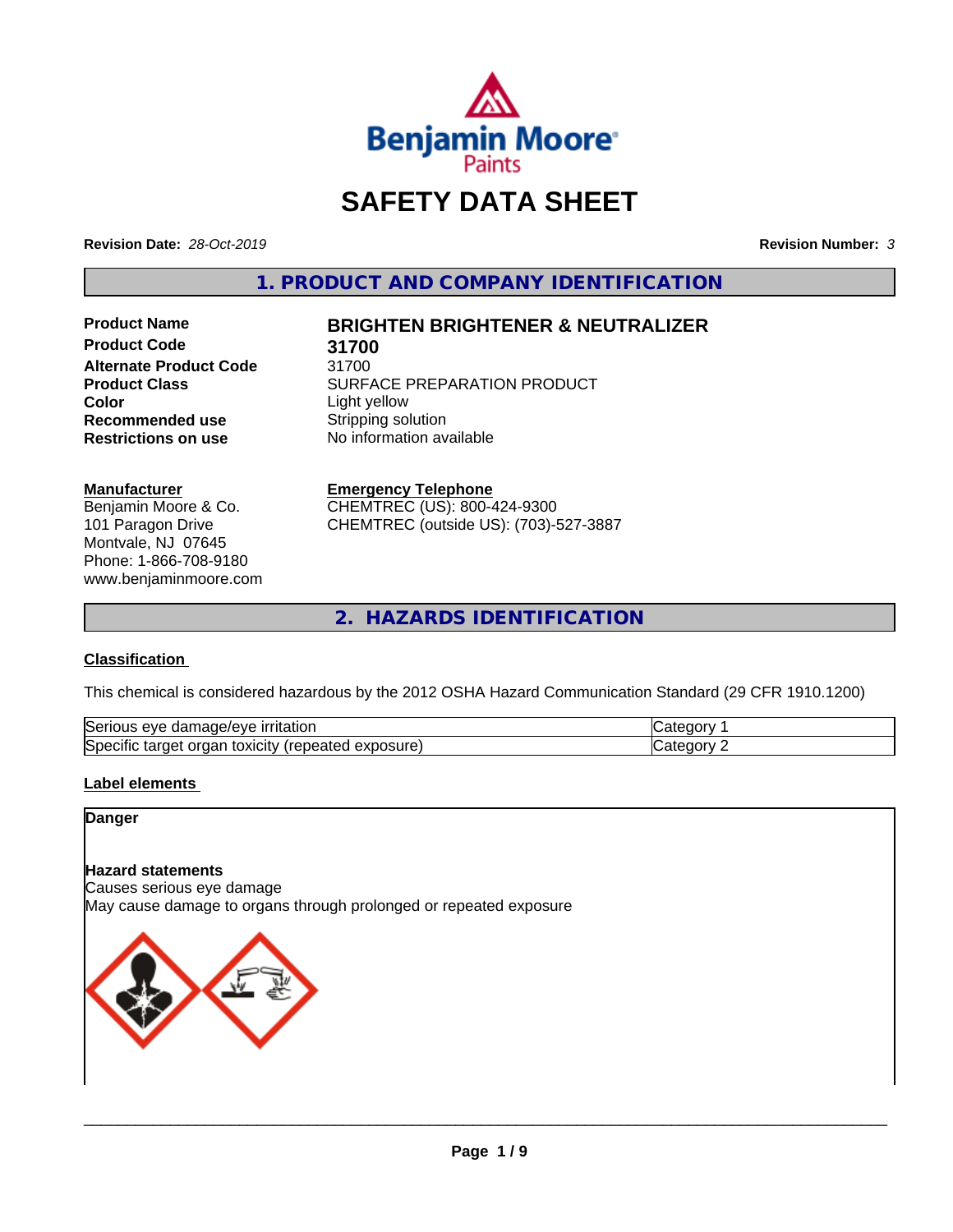#### **Appearance** liquid **Odor** little or no odor

#### **Precautionary Statements - Prevention**

Wear protective gloves/protective clothing/eye protection/face protection Do not breathe dust/fume/gas/mist/vapors/spray

### **Precautionary Statements - Response**

Get medical advice/attention if you feel unwell **Eyes** IF IN EYES: Rinse cautiously with water for several minutes. Remove contact lenses, if present and easy to do. Continue rinsing Immediately call a POISON CENTER or doctor/physician

 $\overline{\phantom{a}}$  ,  $\overline{\phantom{a}}$  ,  $\overline{\phantom{a}}$  ,  $\overline{\phantom{a}}$  ,  $\overline{\phantom{a}}$  ,  $\overline{\phantom{a}}$  ,  $\overline{\phantom{a}}$  ,  $\overline{\phantom{a}}$  ,  $\overline{\phantom{a}}$  ,  $\overline{\phantom{a}}$  ,  $\overline{\phantom{a}}$  ,  $\overline{\phantom{a}}$  ,  $\overline{\phantom{a}}$  ,  $\overline{\phantom{a}}$  ,  $\overline{\phantom{a}}$  ,  $\overline{\phantom{a}}$ 

#### **Precautionary Statements - Disposal**

Dispose of contents/container to an approved waste disposal plant

#### **Hazards not otherwise classified (HNOC)**

Not applicable

## **Other information**

No information available

# **3. COMPOSITION INFORMATION ON COMPONENTS**

| Chemical<br>name                | -<br>NI.<br>טוו<br>ີ | .<br>unr<br>4 H S<br>$\sqrt{2}$ |
|---------------------------------|----------------------|---------------------------------|
| <br>acıd<br>dihvdrate<br>Oxalic | ו-חר<br>JU.          |                                 |

|                                                  | 4. FIRST AID MEASURES                                                                                                                                                                                                                        |
|--------------------------------------------------|----------------------------------------------------------------------------------------------------------------------------------------------------------------------------------------------------------------------------------------------|
| <b>General Advice</b>                            | Immediate medical attention is required.                                                                                                                                                                                                     |
| <b>Eye Contact</b>                               | Immediate medical attention is required. Immediately flush with plenty of water.<br>After initial flushing, remove any contact lenses and continue flushing for at least<br>15 minutes.                                                      |
| <b>Skin Contact</b>                              | Wash off immediately with soap and plenty of water while removing all<br>contaminated clothes and shoes.                                                                                                                                     |
| <b>Inhalation</b>                                | Move to fresh air. If symptoms persist, call a physician.                                                                                                                                                                                    |
| Ingestion                                        | Clean mouth with water and afterwards drink plenty of water. Consult a physician<br>if necessary.                                                                                                                                            |
| <b>Most Important</b><br><b>Symptoms/Effects</b> | None known.                                                                                                                                                                                                                                  |
| <b>Notes To Physician</b>                        | Treat symptomatically.                                                                                                                                                                                                                       |
|                                                  | 5. FIRE-FIGHTING MEASURES                                                                                                                                                                                                                    |
|                                                  | $\mathbf{u} = \mathbf{u} - \mathbf{u}$ , and the contract of the contract of the contract of the contract of the contract of the contract of the contract of the contract of the contract of the contract of the contract of the contract of |

**Suitable Extinguishing Media** Media Use extinguishing measures that are appropriate to local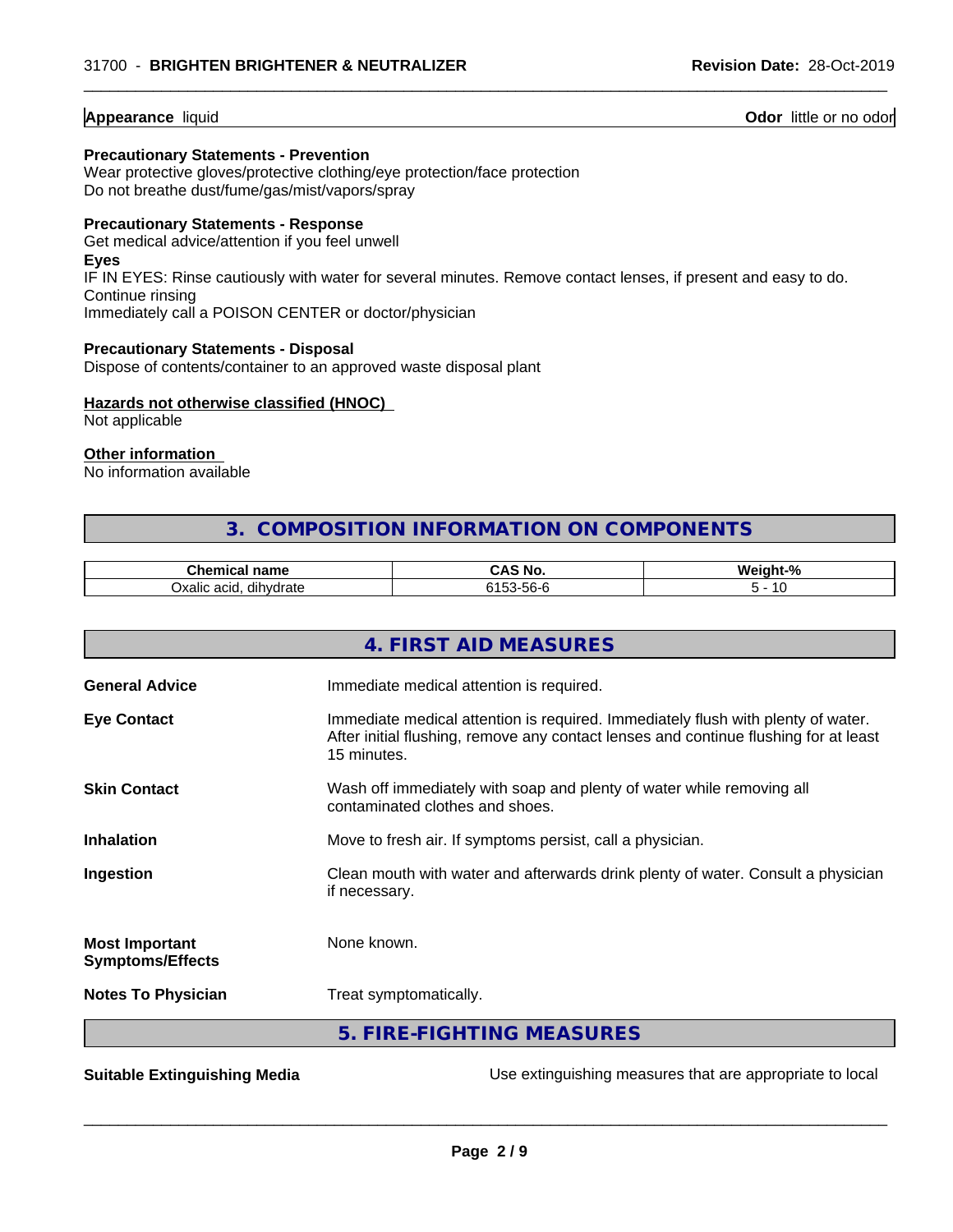|                                                                                  | circumstances and the surrounding environment.                                                                                               |  |
|----------------------------------------------------------------------------------|----------------------------------------------------------------------------------------------------------------------------------------------|--|
| Protective equipment and precautions for firefighters                            | As in any fire, wear self-contained breathing apparatus<br>pressure-demand, MSHA/NIOSH (approved or equivalent)<br>and full protective gear. |  |
| <b>Specific Hazards Arising From The Chemical</b>                                | Closed containers may rupture if exposed to fire or<br>extreme heat.                                                                         |  |
| <b>Sensitivity to mechanical impact</b>                                          | No.                                                                                                                                          |  |
| Sensitivity to static discharge                                                  | No.                                                                                                                                          |  |
| <b>Flash Point Data</b><br>Flash point (°F)<br>Flash Point (°C)<br><b>Method</b> | Not applicable<br>Not applicable<br>Not applicable                                                                                           |  |
| <b>Flammability Limits In Air</b>                                                |                                                                                                                                              |  |
| Lower flammability limit:<br><b>Upper flammability limit:</b>                    | Not applicable<br>Not applicable                                                                                                             |  |
| <b>NFPA</b><br>Health: 3<br>Flammability: 0                                      | Instability: 0<br>Special: COR                                                                                                               |  |
| <b>NFPA Legend</b><br>0 - Not Hazardous                                          |                                                                                                                                              |  |

 $\overline{\phantom{a}}$  ,  $\overline{\phantom{a}}$  ,  $\overline{\phantom{a}}$  ,  $\overline{\phantom{a}}$  ,  $\overline{\phantom{a}}$  ,  $\overline{\phantom{a}}$  ,  $\overline{\phantom{a}}$  ,  $\overline{\phantom{a}}$  ,  $\overline{\phantom{a}}$  ,  $\overline{\phantom{a}}$  ,  $\overline{\phantom{a}}$  ,  $\overline{\phantom{a}}$  ,  $\overline{\phantom{a}}$  ,  $\overline{\phantom{a}}$  ,  $\overline{\phantom{a}}$  ,  $\overline{\phantom{a}}$ 

- 
- 1 Slightly
- 2 Moderate
- 3 High
- 4 Severe

*The ratings assigned are only suggested ratings, the contractor/employer has ultimate responsibilities for NFPA ratings where this system is used.*

*Additional information regarding the NFPA rating system is available from the National Fire Protection Agency (NFPA) at www.nfpa.org.*

| 6. ACCIDENTAL RELEASE MEASURES                                                                                                                                                   |
|----------------------------------------------------------------------------------------------------------------------------------------------------------------------------------|
| Avoid contact with skin, eyes and clothing. Ensure adequate ventilation.                                                                                                         |
| Prevent further leakage or spillage if safe to do so.                                                                                                                            |
| See Section 12 for additional Ecological Information.                                                                                                                            |
| Soak up with inert absorbent material. Sweep up and shovel into suitable<br>containers for disposal.                                                                             |
| 7. HANDLING AND STORAGE                                                                                                                                                          |
| Avoid contact with skin, eyes and clothing. Avoid breathing vapors, spray mists or<br>sanding dust. In case of insufficient ventilation, wear suitable respiratory<br>equipment. |
|                                                                                                                                                                                  |

 $\overline{\phantom{a}}$  ,  $\overline{\phantom{a}}$  ,  $\overline{\phantom{a}}$  ,  $\overline{\phantom{a}}$  ,  $\overline{\phantom{a}}$  ,  $\overline{\phantom{a}}$  ,  $\overline{\phantom{a}}$  ,  $\overline{\phantom{a}}$  ,  $\overline{\phantom{a}}$  ,  $\overline{\phantom{a}}$  ,  $\overline{\phantom{a}}$  ,  $\overline{\phantom{a}}$  ,  $\overline{\phantom{a}}$  ,  $\overline{\phantom{a}}$  ,  $\overline{\phantom{a}}$  ,  $\overline{\phantom{a}}$ 

**Storage** Keep container tightly closed. Keep out of the reach of children.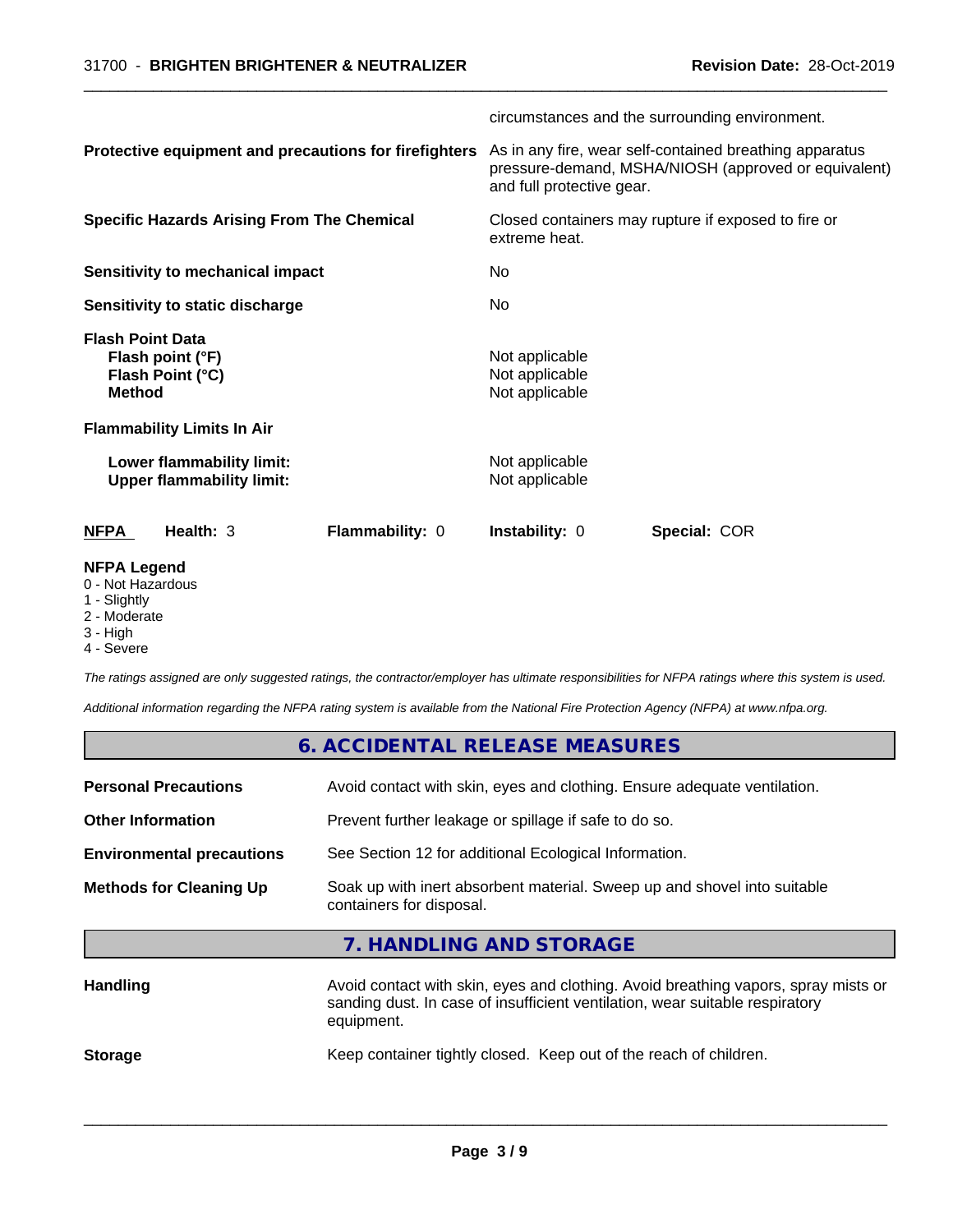**Incompatible Materials** No information available

# **8. EXPOSURE CONTROLS/PERSONAL PROTECTION**

 $\overline{\phantom{a}}$  ,  $\overline{\phantom{a}}$  ,  $\overline{\phantom{a}}$  ,  $\overline{\phantom{a}}$  ,  $\overline{\phantom{a}}$  ,  $\overline{\phantom{a}}$  ,  $\overline{\phantom{a}}$  ,  $\overline{\phantom{a}}$  ,  $\overline{\phantom{a}}$  ,  $\overline{\phantom{a}}$  ,  $\overline{\phantom{a}}$  ,  $\overline{\phantom{a}}$  ,  $\overline{\phantom{a}}$  ,  $\overline{\phantom{a}}$  ,  $\overline{\phantom{a}}$  ,  $\overline{\phantom{a}}$ 

#### **Exposure Limits**

| <b>Chemical name</b>   | <b>ACGIH TLV</b>                                               | OSHA PEL |
|------------------------|----------------------------------------------------------------|----------|
| Oxalic acid, dihydrate | <b>TWA</b><br>mg/m <sup>3</sup>                                | N/E      |
|                        | $\cap$ T $\cap$<br>$\angle$ mg/m <sup>3</sup> - $\degree$<br>. |          |

#### **Legend**

ACGIH - American Conference of Governmental Industrial Hygienists Exposure Limits OSHA - Occupational Safety & Health Administration Exposure Limits N/E - Not Established

| <b>Engineering Measures</b>          | Ensure adequate ventilation, especially in confined areas.                                                                          |
|--------------------------------------|-------------------------------------------------------------------------------------------------------------------------------------|
| <b>Personal Protective Equipment</b> |                                                                                                                                     |
| <b>Eye/Face Protection</b>           | Safety glasses with side-shields. If splashes are likely to occur, wear:. Tightly<br>fitting safety goggles.                        |
| <b>Skin Protection</b>               | Protective gloves and impervious clothing.                                                                                          |
| <b>Respiratory Protection</b>        | In case of insufficient ventilation wear suitable respiratory equipment.                                                            |
| <b>Hygiene Measures</b>              | Avoid contact with skin, eyes and clothing. Remove and wash contaminated<br>clothing before re-use. Wash thoroughly after handling. |

# **9. PHYSICAL AND CHEMICAL PROPERTIES**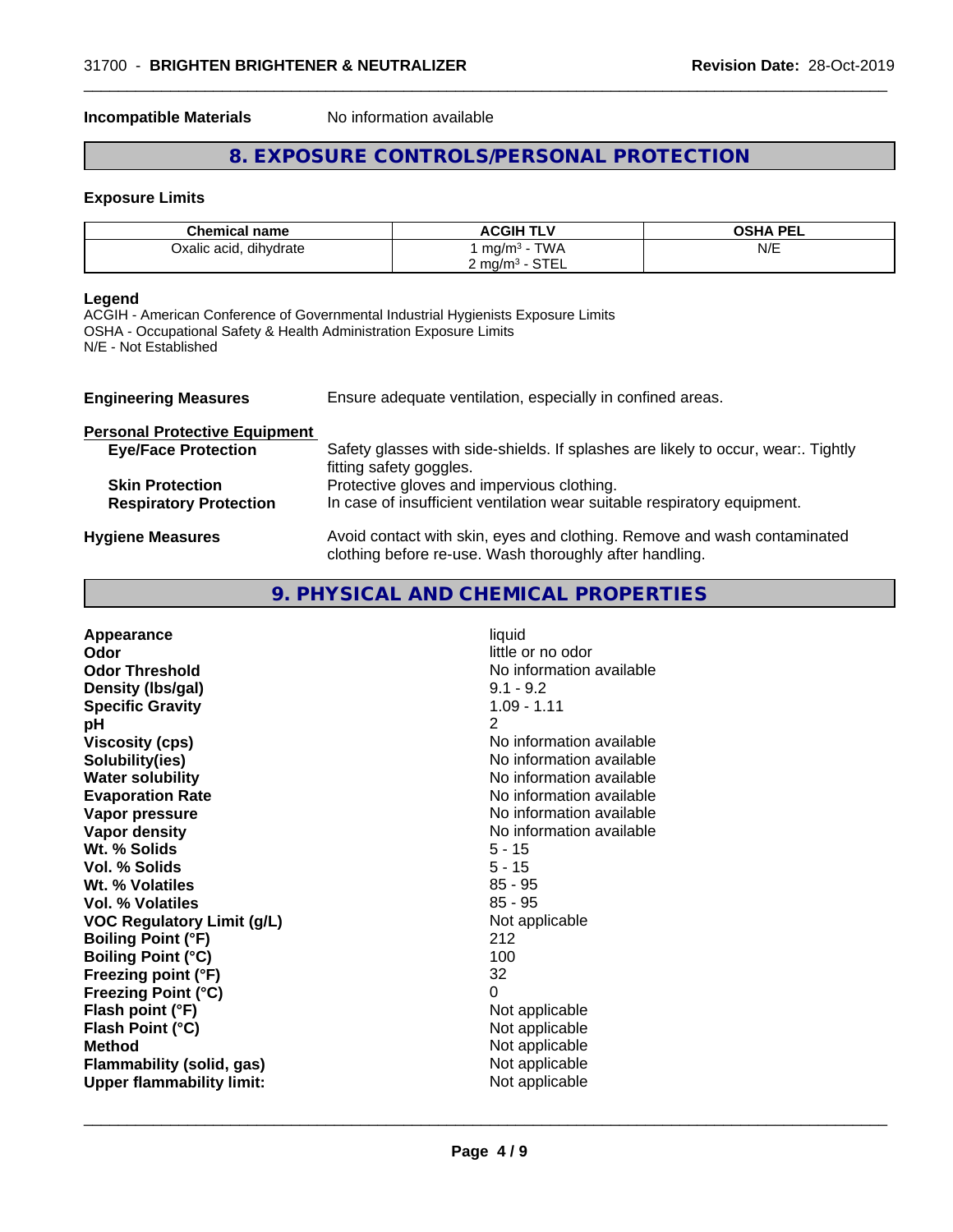**Lower flammability limit:**<br> **Autoignition Temperature (°F)**<br>
Mo information available **Autoignition Temperature (°F)** No information available **Autoignition Temperature (°C)** No information available **Decomposition Temperature (°F)**<br> **Decomposition Temperature (°C)**<br>
No information available<br>
No information available **Decomposition Temperature**  $\hat{c}$ **<sup>o</sup>C**)<br>**Partition coefficient** 

**No information available** 

 $\overline{\phantom{a}}$  ,  $\overline{\phantom{a}}$  ,  $\overline{\phantom{a}}$  ,  $\overline{\phantom{a}}$  ,  $\overline{\phantom{a}}$  ,  $\overline{\phantom{a}}$  ,  $\overline{\phantom{a}}$  ,  $\overline{\phantom{a}}$  ,  $\overline{\phantom{a}}$  ,  $\overline{\phantom{a}}$  ,  $\overline{\phantom{a}}$  ,  $\overline{\phantom{a}}$  ,  $\overline{\phantom{a}}$  ,  $\overline{\phantom{a}}$  ,  $\overline{\phantom{a}}$  ,  $\overline{\phantom{a}}$ 

# **10. STABILITY AND REACTIVITY**

| <b>Reactivity</b>                                                            |                                                                                                                               | Not Applicable                                                                             |
|------------------------------------------------------------------------------|-------------------------------------------------------------------------------------------------------------------------------|--------------------------------------------------------------------------------------------|
| <b>Chemical Stability</b>                                                    |                                                                                                                               | Stable under normal conditions.                                                            |
| <b>Conditions to avoid</b>                                                   |                                                                                                                               | Prevent from freezing.                                                                     |
| <b>Incompatible Materials</b>                                                |                                                                                                                               | No materials to be especially mentioned.                                                   |
| <b>Hazardous Decomposition Products</b>                                      |                                                                                                                               | None under normal use.                                                                     |
| Possibility of hazardous reactions                                           |                                                                                                                               | None under normal conditions of use.                                                       |
|                                                                              |                                                                                                                               | 11. TOXICOLOGICAL INFORMATION                                                              |
| <b>Product Information</b>                                                   |                                                                                                                               |                                                                                            |
|                                                                              |                                                                                                                               |                                                                                            |
| Information on likely routes of exposure                                     |                                                                                                                               |                                                                                            |
| <b>Principal Routes of Exposure</b>                                          | Eye contact, skin contact and inhalation.                                                                                     |                                                                                            |
| <b>Acute Toxicity</b>                                                        |                                                                                                                               |                                                                                            |
| <b>Product Information</b>                                                   | No information available                                                                                                      |                                                                                            |
| Symptoms related to the physical, chemical and toxicological characteristics |                                                                                                                               |                                                                                            |
| <b>Symptoms</b>                                                              | No information available                                                                                                      |                                                                                            |
|                                                                              |                                                                                                                               | Delayed and immediate effects as well as chronic effects from short and long-term exposure |
| Eye contact                                                                  |                                                                                                                               | Severely irritating to eyes. May cause burns. Risk of serious damage to eyes.              |
| <b>Skin contact</b>                                                          | skin and cause irritation.                                                                                                    | Substance may cause slight skin irritation. Prolonged or repeated contact may dry          |
| <b>Inhalation</b>                                                            |                                                                                                                               |                                                                                            |
| Ingestion                                                                    | May cause irritation of respiratory tract.<br>Ingestion may cause gastrointestinal irritation, nausea, vomiting and diarrhea. |                                                                                            |
| <b>Sensitization</b>                                                         | No information available                                                                                                      |                                                                                            |
| <b>Neurological Effects</b>                                                  | No information available.                                                                                                     |                                                                                            |
| <b>Mutagenic Effects</b>                                                     | No information available.                                                                                                     |                                                                                            |
| <b>Reproductive Effects</b>                                                  | No information available.                                                                                                     |                                                                                            |
| <b>Developmental Effects</b>                                                 | No information available.                                                                                                     |                                                                                            |
| <b>Target organ effects</b>                                                  | No information available.                                                                                                     |                                                                                            |
| <b>STOT - single exposure</b>                                                | No information available.                                                                                                     |                                                                                            |
| <b>STOT - repeated exposure</b>                                              | kidney.                                                                                                                       | Causes damage to organs through prolonged or repeated exposure if swallowed.               |
| Other adverse effects                                                        | No information available.                                                                                                     |                                                                                            |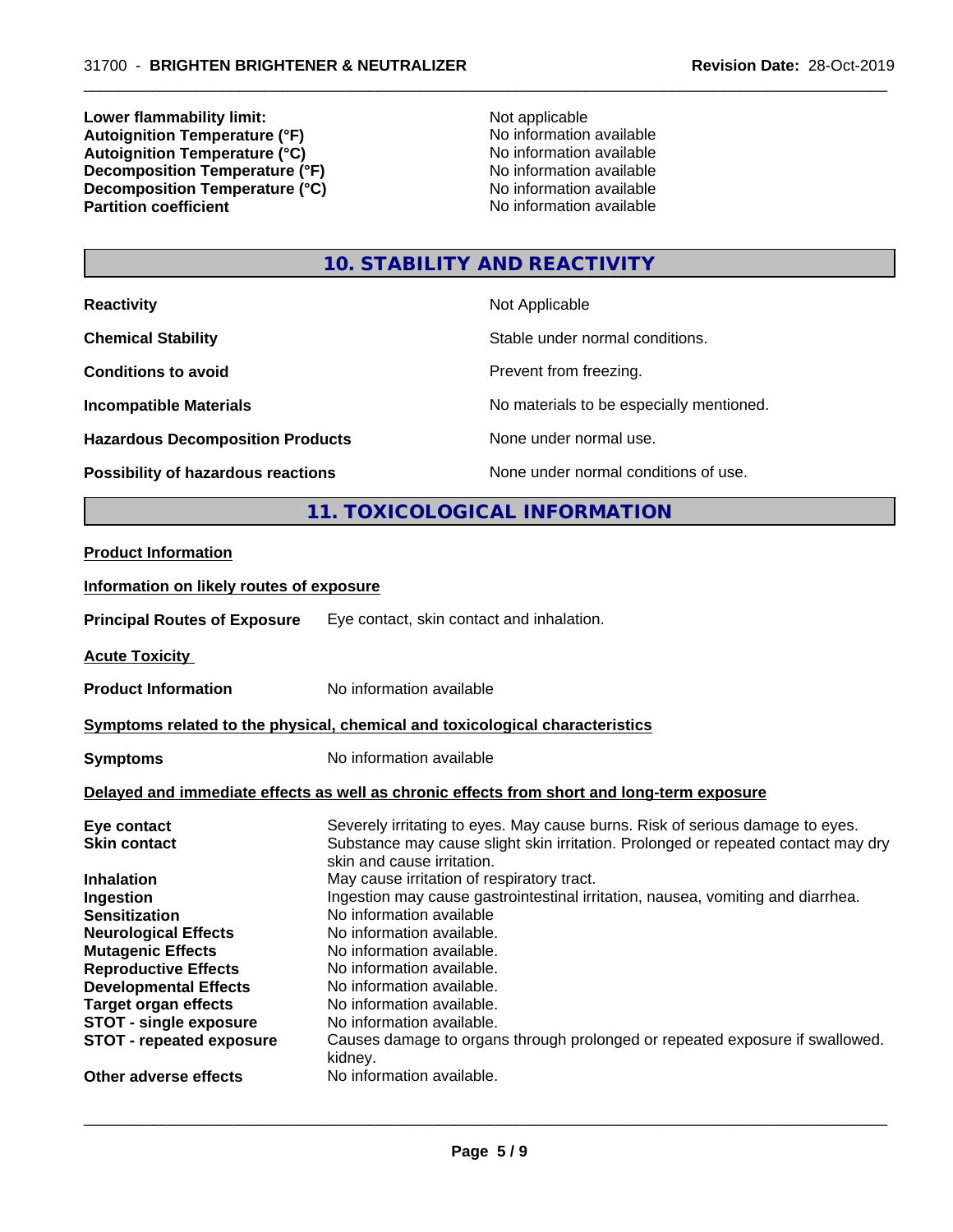#### **Aspiration Hazard** No information available

#### **Numerical measures of toxicity**

#### **The following values are calculated based on chapter 3.1 of the GHS document**

**ATEmix (oral)** 4051 mg/kg

#### **Component Information**

| Chemical name          | Oral LD50            | Dermal LD50 | Inhalation LC50 |
|------------------------|----------------------|-------------|-----------------|
| Oxalic acid, dihydrate | Rat<br>$= 375$ mg/kg |             |                 |
| 6153-56-6              |                      |             |                 |

 $\overline{\phantom{a}}$  ,  $\overline{\phantom{a}}$  ,  $\overline{\phantom{a}}$  ,  $\overline{\phantom{a}}$  ,  $\overline{\phantom{a}}$  ,  $\overline{\phantom{a}}$  ,  $\overline{\phantom{a}}$  ,  $\overline{\phantom{a}}$  ,  $\overline{\phantom{a}}$  ,  $\overline{\phantom{a}}$  ,  $\overline{\phantom{a}}$  ,  $\overline{\phantom{a}}$  ,  $\overline{\phantom{a}}$  ,  $\overline{\phantom{a}}$  ,  $\overline{\phantom{a}}$  ,  $\overline{\phantom{a}}$ 

#### **Carcinogenicity**

*There are no known carcinogenic chemicals in this product above reportable levels.*

**12. ECOLOGICAL INFORMATION**

### **Ecotoxicity Effects**

The environmental impact of this product has not been fully investigated.

#### **Product Information**

#### **Acute Toxicity to Fish**

No information available

## **Acute Toxicity to Aquatic Invertebrates**

No information available

#### **Acute Toxicity to Aquatic Plants**

No information available

#### **Persistence / Degradability**

No information available.

#### **Bioaccumulation**

No information available.

#### **Mobility in Environmental Media**

No information available.

#### **Ozone**

No information available

#### **Component Information**

#### **Acute Toxicity to Fish**

No information available

#### **Acute Toxicity to Aquatic Invertebrates**

No information available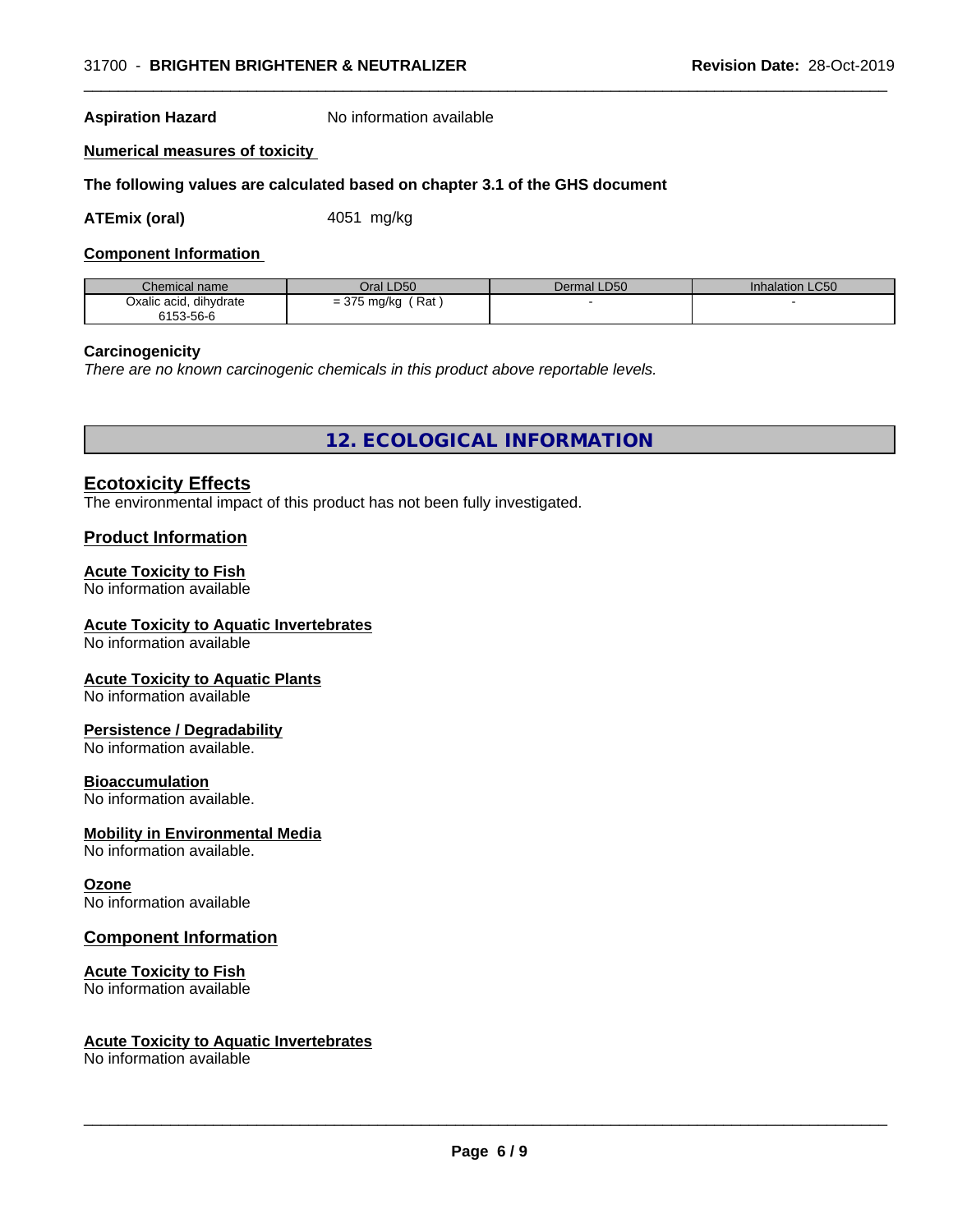#### **Acute Toxicity to Aquatic Plants**

No information available

|                                                                                                                          | 13. DISPOSAL CONSIDERATIONS                                                                                                                                                                                               |
|--------------------------------------------------------------------------------------------------------------------------|---------------------------------------------------------------------------------------------------------------------------------------------------------------------------------------------------------------------------|
| <b>Waste Disposal Method</b>                                                                                             | Dispose of in accordance with federal, state, and local regulations. Local<br>requirements may vary, consult your sanitation department or state-designated<br>environmental protection agency for more disposal options. |
|                                                                                                                          | 14. TRANSPORT INFORMATION                                                                                                                                                                                                 |
| <b>DOT</b><br><b>Proper Shipping Name</b><br><b>Hazard class</b><br>UN-No.<br><b>Packing Group</b><br><b>Description</b> | CORROSIVE LIQUID, ACIDIC, ORGANIC, N.O.S.<br>8<br><b>UN3265</b><br>Ш<br>UN3265, CORROSIVE LIQUID, ACIDIC, ORGANIC, N.O.S., 8, III                                                                                         |
| <b>ICAO / IATA</b>                                                                                                       | Contact the preparer for further information.                                                                                                                                                                             |
| <b>IMDG/IMO</b>                                                                                                          | Contact the preparer for further information.                                                                                                                                                                             |
|                                                                                                                          | <b>15. REGULATORY INFORMATION</b>                                                                                                                                                                                         |

 $\overline{\phantom{a}}$  ,  $\overline{\phantom{a}}$  ,  $\overline{\phantom{a}}$  ,  $\overline{\phantom{a}}$  ,  $\overline{\phantom{a}}$  ,  $\overline{\phantom{a}}$  ,  $\overline{\phantom{a}}$  ,  $\overline{\phantom{a}}$  ,  $\overline{\phantom{a}}$  ,  $\overline{\phantom{a}}$  ,  $\overline{\phantom{a}}$  ,  $\overline{\phantom{a}}$  ,  $\overline{\phantom{a}}$  ,  $\overline{\phantom{a}}$  ,  $\overline{\phantom{a}}$  ,  $\overline{\phantom{a}}$ 

# **International Inventories**

| <b>TSCA: United States</b> | Yes - All components are listed or exempt. |
|----------------------------|--------------------------------------------|
| <b>DSL: Canada</b>         | Yes - All components are listed or exempt. |

#### **Federal Regulations**

#### **SARA 311/312 hazardous categorization**

| Acute health hazard               | Yes |
|-----------------------------------|-----|
| Chronic Health Hazard             | Yes |
| Fire hazard                       | Nο  |
| Sudden release of pressure hazard | N٥  |
| Reactive Hazard                   | N٥  |

# **SARA 313**

Section 313 of Title III of the Superfund Amendments and Reauthorization Act of 1986 (SARA). This product contains a chemical or chemicals which are subject to the reporting requirements of the Act and Title 40 of the Code of Federal Regulations, Part 372:

*None*

# **Clean Air Act,Section 112 Hazardous Air Pollutants (HAPs) (see 40 CFR 61)**

This product contains the following HAPs:

*None*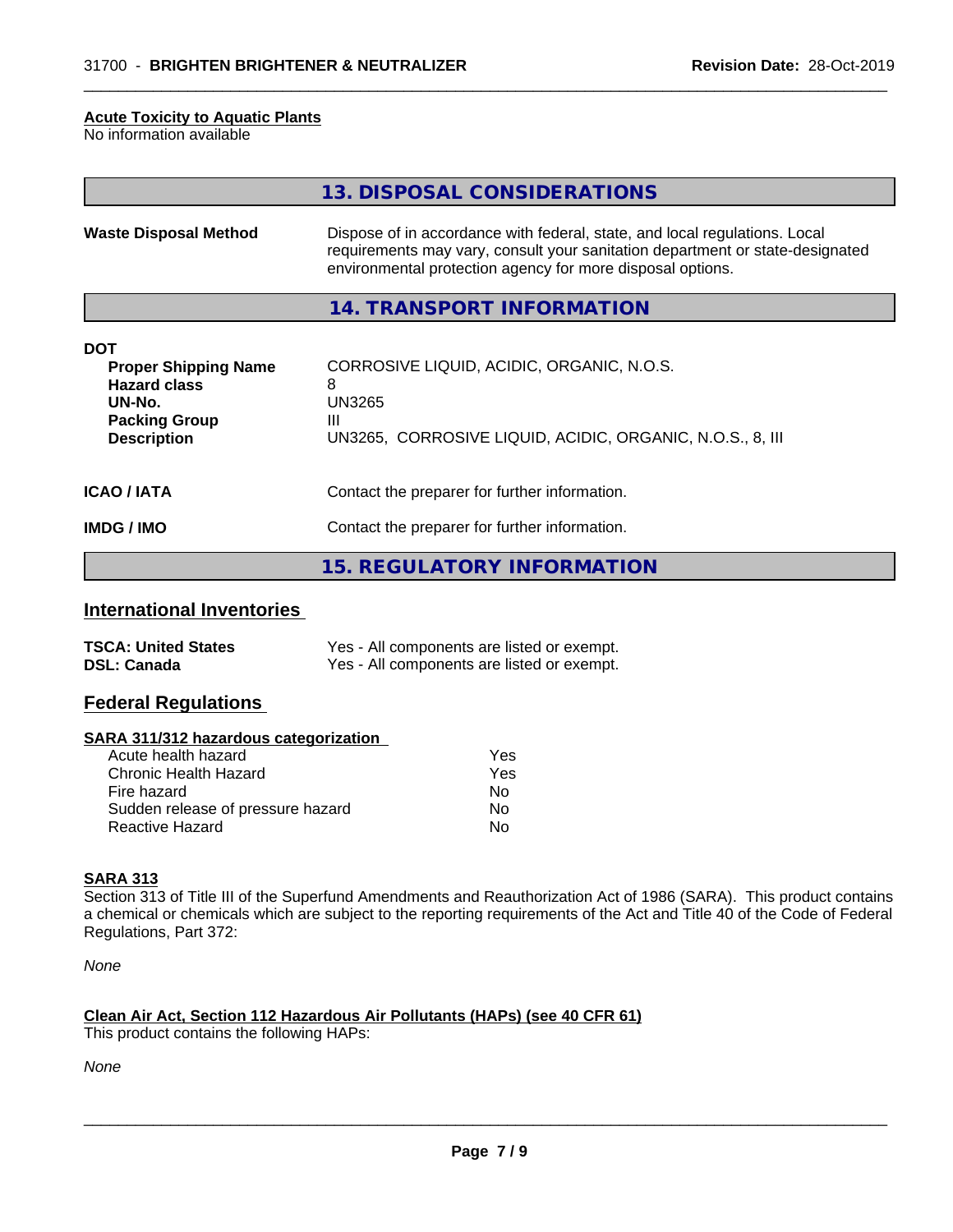# **US State Regulations**

#### **California Proposition 65**

**AVIMARNING:** Cancer and Reproductive Harm– www.P65warnings.ca.gov

#### **State Right-to-Know**

| $\sim$<br>hemical name<br>.                               | ma <sup>.</sup><br>.<br>nustus | Iarcav<br>"Ne<br>$\sim$<br>.<br>. . | vlvania |
|-----------------------------------------------------------|--------------------------------|-------------------------------------|---------|
| $\cdots$<br>20IC<br>dihvdrate<br>1120112<br>эханс<br>aciu |                                |                                     |         |

 $\overline{\phantom{a}}$  ,  $\overline{\phantom{a}}$  ,  $\overline{\phantom{a}}$  ,  $\overline{\phantom{a}}$  ,  $\overline{\phantom{a}}$  ,  $\overline{\phantom{a}}$  ,  $\overline{\phantom{a}}$  ,  $\overline{\phantom{a}}$  ,  $\overline{\phantom{a}}$  ,  $\overline{\phantom{a}}$  ,  $\overline{\phantom{a}}$  ,  $\overline{\phantom{a}}$  ,  $\overline{\phantom{a}}$  ,  $\overline{\phantom{a}}$  ,  $\overline{\phantom{a}}$  ,  $\overline{\phantom{a}}$ 

#### **Legend**

X - Listed

| 16. OTHER INFORMATION |              |                        |                      |          |  |
|-----------------------|--------------|------------------------|----------------------|----------|--|
| HMIS -                | Health: $3*$ | <b>Flammability: 0</b> | <b>Reactivity: 0</b> | $PPE: -$ |  |
| <b>HMIS Legend</b>    |              |                        |                      |          |  |
| 0 - Minimal Hazard    |              |                        |                      |          |  |
| 1 - Slight Hazard     |              |                        |                      |          |  |
| 2 - Moderate Hazard   |              |                        |                      |          |  |
| 3 - Serious Hazard    |              |                        |                      |          |  |

- 4 Severe Hazard
- Chronic Hazard

X - Consult your supervisor or S.O.P. for "Special" handling instructions.

*Note: The PPE rating has intentionally been left blank. Choose appropriate PPE that will protect employees from the hazards the material will present under the actual normal conditions of use.*

*Caution: HMISÒ ratings are based on a 0-4 rating scale, with 0 representing minimal hazards or risks, and 4 representing significant hazards or risks. Although HMISÒ ratings are not required on MSDSs under 29 CFR 1910.1200, the preparer, has chosen to provide them. HMISÒ ratings are to be used only in conjunction with a fully implemented HMISÒ program by workers who have received appropriate HMISÒ training. HMISÒ is a registered trade and service mark of the NPCA. HMISÒ materials may be purchased exclusively from J. J. Keller (800) 327-6868.*

 **WARNING!** If you scrape, sand, or remove old paint, you may release lead dust. LEAD IS TOXIC. EXPOSURE TO LEAD DUST CAN CAUSE SERIOUS ILLNESS, SUCH AS BRAIN DAMAGE, ESPECIALLY IN CHILDREN. PREGNANT WOMEN SHOULD ALSO AVOID EXPOSURE.Wear a NIOSH approved respirator to control lead exposure. Clean up carefully with a HEPA vacuum and a wet mop. Before you start, find out how to protect yourself and your family by contacting the National Lead Information Hotline at 1-800-424-LEAD or log on to www.epa.gov/lead.

| <b>Prepared By</b>      | <b>Product Stewardship Department</b><br>Benjamin Moore & Co.<br>101 Paragon Drive<br>Montvale, NJ 07645<br>800-225-5554 |
|-------------------------|--------------------------------------------------------------------------------------------------------------------------|
| <b>Revision Date:</b>   | 28-Oct-2019                                                                                                              |
| <b>Revision Summary</b> | Not available                                                                                                            |